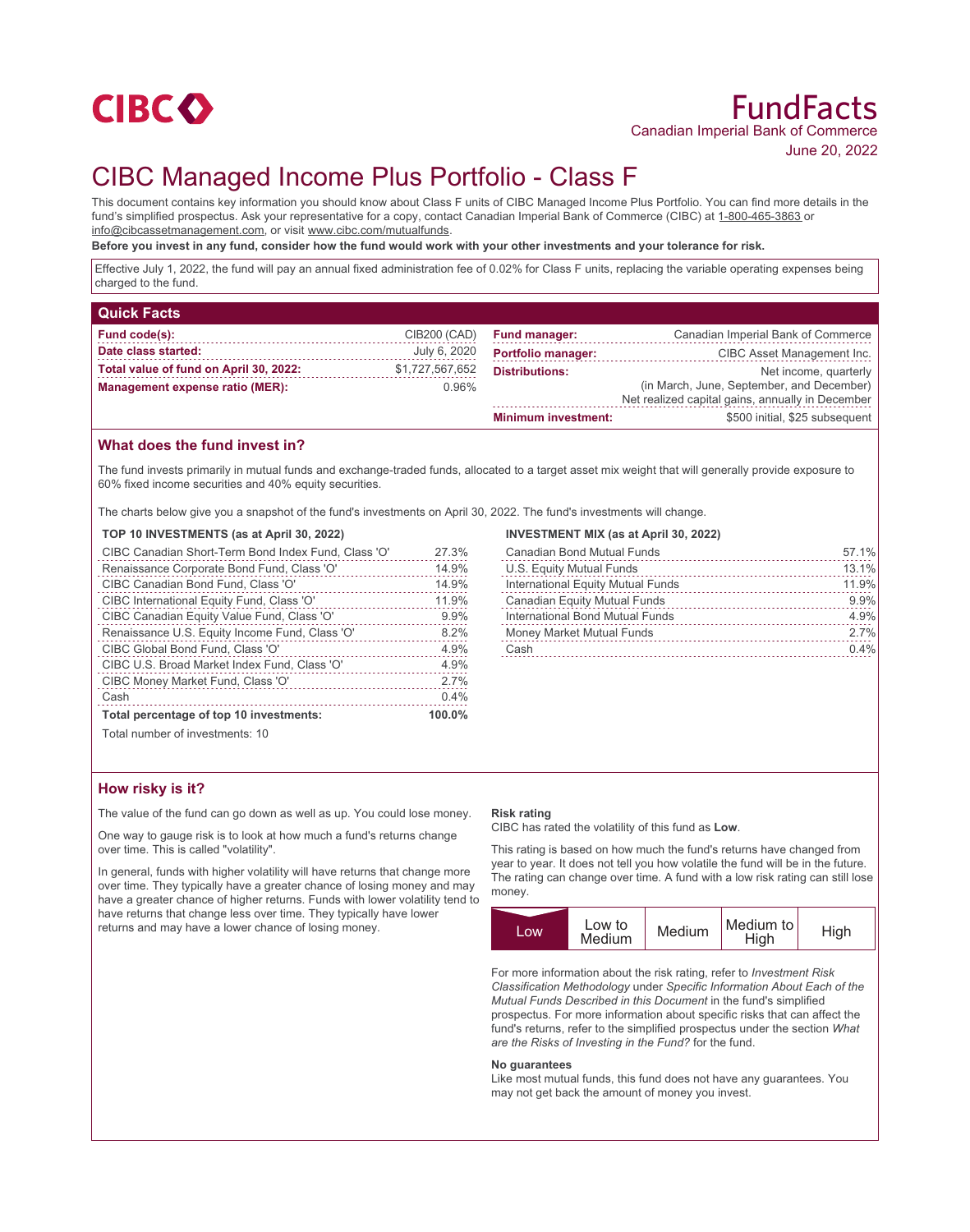## **How has the fund performed?**

This section tells you how Class F units of the fund have performed over the past year. Returns are after expenses have been deducted. These expenses reduce the fund's returns.

#### **YEAR-BY-YEAR RETURNS**

This chart shows how Class F units of the fund performed in the past calendar year. The range of returns and change from year to year can help you assess how risky the fund has been in the past. It does not tell you how the fund will perform in the future.

| 20%<br>15%<br>10% | 4.7  |
|-------------------|------|
| $5\%$             |      |
| $0\%$             |      |
| $-5\%$<br>$-10\%$ |      |
| $-15%$            |      |
|                   | 2021 |

#### **BEST AND WORST 3-MONTH RETURNS**

This table shows the best and worst returns for Class F units of the fund in a 3-month period over the past calendar year. The best and worst 3-month returns could be higher or lower in the future. Consider how much of a loss you could afford to take in a short period of time.

|                    | <b>Return</b> | 3 months ending   | If you invested \$1,000 at the beginning of the period |
|--------------------|---------------|-------------------|--------------------------------------------------------|
| <b>Best return</b> | $2.9\%$       | August 31, 2021   | Your investment would rise to \$1,029                  |
| Worst return       | $-1.3\%$      | November 30, 2021 | Your investment would drop to \$987                    |

#### **AVERAGE RETURN**

The annual compounded return of Class F units of the fund since July 6, 2020 was 1.8%. If you had invested \$1,000 in the fund on July 6, 2020, your investment would be worth \$1,034 as at April 30, 2022.

| Who is this fund for?                                                                                                                   | A word about tax                                                                                                                                                                                                                                                                                     |
|-----------------------------------------------------------------------------------------------------------------------------------------|------------------------------------------------------------------------------------------------------------------------------------------------------------------------------------------------------------------------------------------------------------------------------------------------------|
| Investors who:<br>• are seeking regular income with a secondary focus on capital growth;<br>and<br>• are investing for the medium term. | In general, you will have to pay income tax on any money you make on a<br>fund. How much you pay depends on the tax laws where you live and<br>whether or not you hold the fund in a registered plan such as a<br>Registered Retirement Savings Plan (RRSP) or a Tax-Free Savings<br>Account (TFSA). |
|                                                                                                                                         | Keep in mind that if you hold your fund in a non-registered plan, fund<br>distributions are included in your taxable income, whether you receive<br>them in cash or have them reinvested.                                                                                                            |

## **How much does it cost?**

The following tables show the fees and expenses you could pay to buy, own, and sell Class F units of the fund. The fees and expenses - including any commissions - can vary among classes of a fund and among funds. Higher commissions can influence representatives to recommend one investment over another. Ask about other funds and investments that may be suitable for you at a lower cost.

#### **1. SALES CHARGES**

There are no sales charges payable when you buy, switch, or sell Class F units of the fund.